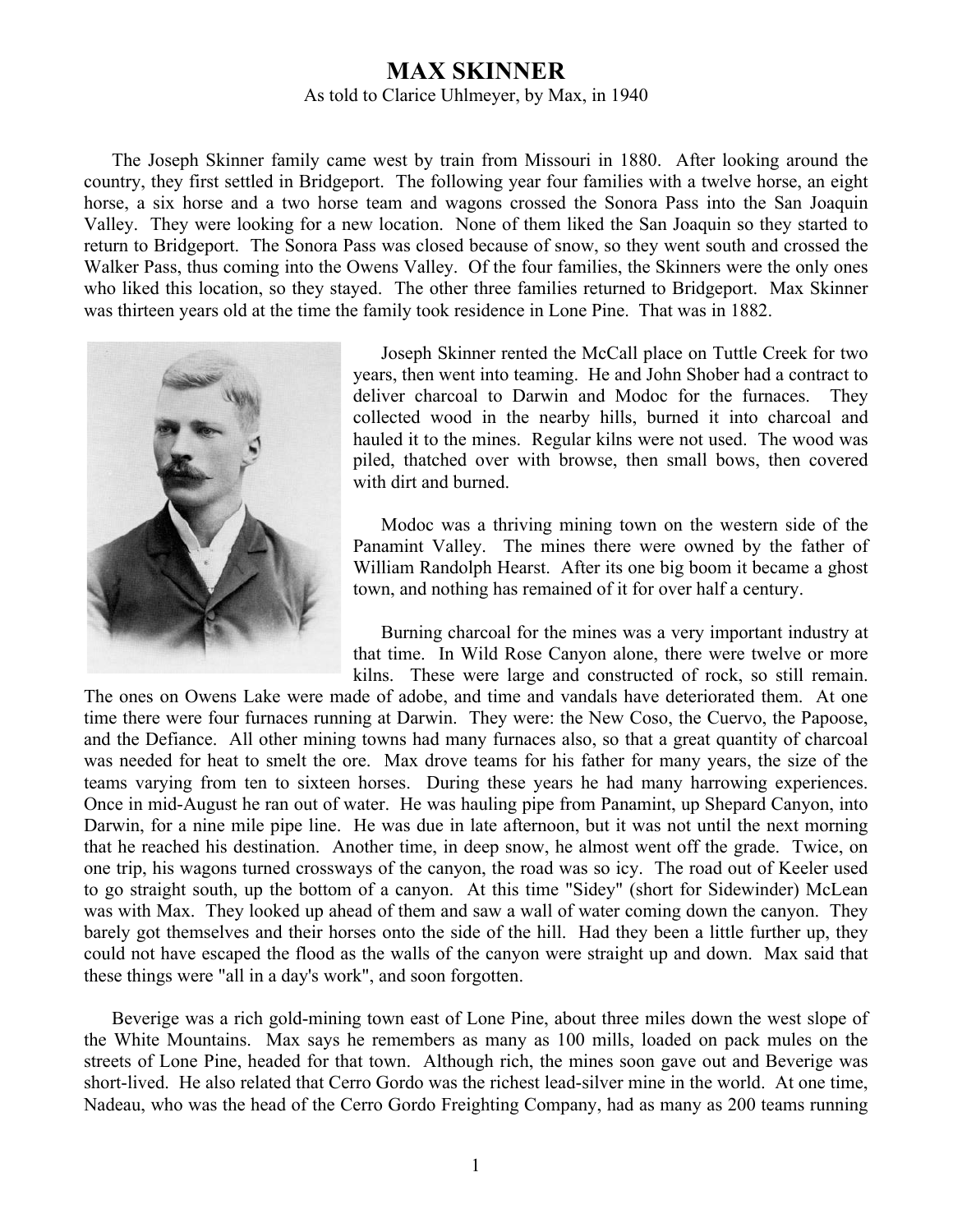between Cerro Gordo and Wilmington, each team having between twelve and eighteen mules. He ran this freighting outfit for about ten years.

Max Skinner was one of the last of the "Mule Skinners" who had driven the twenty-mule-team Borax freight wagons. In 1892, he drove one of these teams from Searles to Mojave. He said it was the easiest job he ever had, teaming. The round trip was made in eight days. Unlike the freight wagons of Nadeau's history, the Borax drivers and teams made the complete trip - not changing wagons and working over a short strip of road all the time, as the others did. He had one helper called the '"swamper." The swamper rode horseback and went ahead of the wagons to clean stables and start supper at the stations. At only one station was there a keeper. This was called the "Summit Garden Station," because the keeper had a garden and orchard. John Searles, the original locator of Trona, was Skinner's boss. Max said that Mr. Searles was one of the most interesting people he had ever met. He was self-educated, but could talk intelligently on any subject. He had traveled all over the west, and had a splendid library. At one time he had been a bear hunter. As a result of this, he wore a plate in his jaw, having once been mauled by a bear.

Max Skinner recalled many interesting pioneers. Among others was John Shober who came into the valley across the mountains on foot, carrying on his back a whipsaw. He was an expert with this implement and was paid five dollars a board as soon as the board hit the ground for every one he could saw out of Pinon Pine. Another pioneer was Horace Bellas who lived at Haiwee. Because he blamed the Indians for killing his brother, he killed several when he found them alone. Once, he had his gun pointed at a man, with his finger on the trigger, when the man turned and it was one of his best friends, a noted person in Owens Valley history, Allie McGee. When Bellas saw who he had nearly shot, he exclaimed, "My God, Allie, I pert near got yuh." This was the end of his killing. Later, he talked a stranger out of killing a man for stealing his burros. He said, "Brother, them days have passed. We can't do it that way any more."

Stealing was an unforgivable crime, and justice was often meted out on the spot. Let a man in need ask for help and he was given it immediately, but let him steal and he often paid with his life. Such was the case with Crowen and Randall, who had some horses stolen from them. They caught up with the thieves and



Harriet Skinner – One of the original "Harvey Girls"

returned to town with the outlaws strapped on the horses. Their only remark was, "We found the horses and two dead outlaws." They were taken at their word and nothing was done. This manner of justice was common in the frontier districts.

Max could string yarns by the hour. He told of the man who was hanged, in Skidoo. Word was sent to the Sheriff, but, knowing it would take time for him to get there, the hanged man was cut down. Then word came through that the sheriff was on his way, and would arrive in Skidoo shortly, so the hanged man was strung up again.

Another story was one told him by "Spanish Joe." Joe said that at one time he went to Death Valley. At the ranch an old woman was sitting in a rocking chair. She was so still, and didn't move for so long, that he kept looking at her. Finally some one said, "You needn't be afraid of her. She's dead." She had been lost on the salt marsh, had died and become mummified ... He didn't say how long they kept her sitting in the rocker.